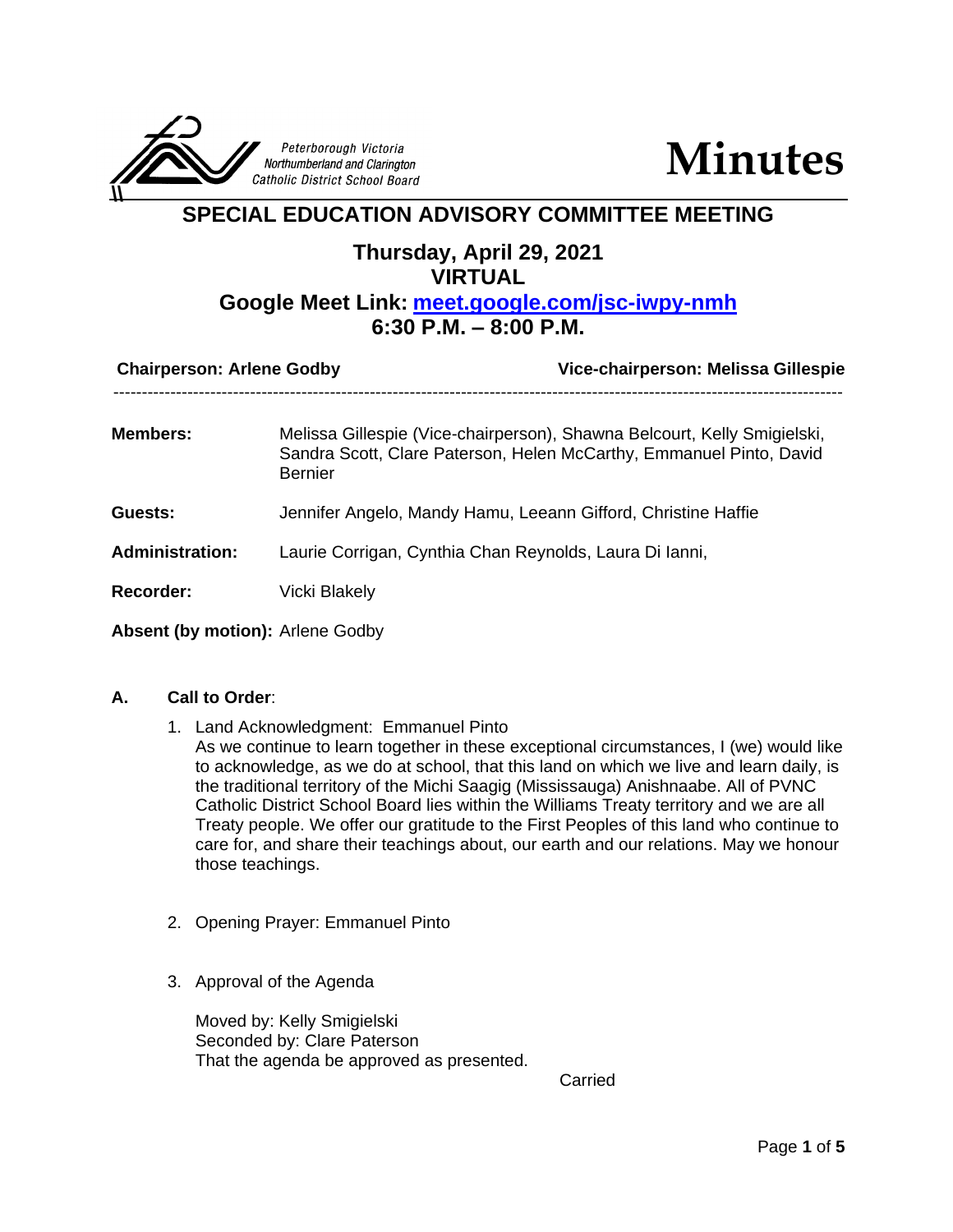4. Declaration of Conflicts of Interest

None noted.

5. Motion for Excusal from Attendance

Moved by: Shawna Belcourt Seconded by: Kelly Smigielski That Arlene Godby be excused from attendance at the April 29, 2021 Special Education Advisory Committee meeting.

Carried

6. Motion for Approval of the Minutes of March 25, 2021 Meeting.

Moved by: Helen McCarthy Seconded by: Shawna Belcourt That the minutes of the Special Education Advisory Committee Minutes held on March 25, 2021 be approved as presented.

**Carried** 

7. Business Arising from the Minutes:

PAAC Survey Results

SEAC members are asked to review and prioritize the PAAC Survey Results for the next meeting. Think of strategies for recruitment and what the membership looks like. Review the Handbook and what sections the committee would like to focus on. A copy/link to the Handbook will be sent out to members. Members are asked to submit areas of focus from the PAAC Survey to the Chair, Vice-Chair and Administrative Assistant prior to the meeting.

### **B. Recommended Actions/Presentations**:

1. Remarks: Vice-Chairperson – Melissa Gillespie

Thanked the members for their increased participation in discussions at meetings and encouraged this engagement to continue. Appreciated the opportunity for the committee to speak with the Director of Education, Joan Carragher in regards to the Strategic Priorities and Strategic Plan Renewal.

Asked members to keep in mind at the June meeting SEAC will discuss goal setting and topics for next year's meetings.

2. Remarks: Superintendent of Learning/Special Education Services – Laurie Corrigan

The board website continues to be an excellent source for current information as changes occur at PVNCCDSB.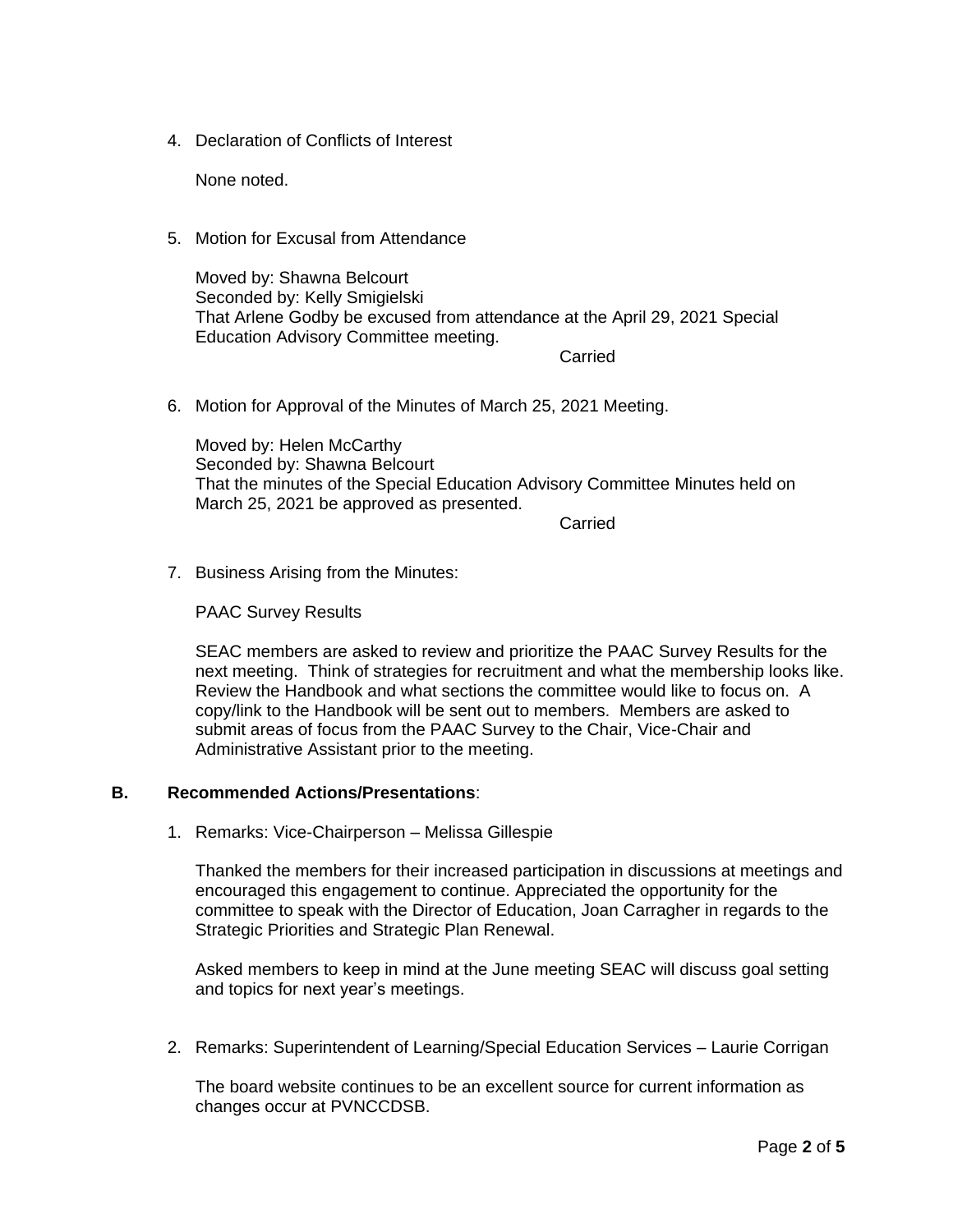PVNCCDSB moved to virtual learning April 19, 2021 due to the provincial order. As needed by families, technology and wifi was distributed to support virtual learning. Updates were made to the Parent Guide to Blended Learning and it was redistributed to parents. Professional learning was implemented with the participation of Special Education Consultants and the SESS Facilitator. A tech support telephone line has been provided to parents. Similar to the last closure, special education students who cannot be accommodated to learn virtually from home are attending in-person at 30 schools.

Staff supporting special education students have received vaccination eligibility letters as per the direction of the Ministry. At PVNCCDSB, 700 staff were sent letters, and although we do know how many have received their vaccines, there is much discussion that some are vaccinated already and many others have appointments booked.

Asymptomatic testing for staff and students at our schools continues. Holy Triniity, CSS, St. Thomas Aquinas CSS, Holy Cross CSS and St. Mary CSS have all hosted testing. May 1 and 8, testing will be held at St. Stephen CSS.

In keeping with the request of families, PVNCCDSB will continue to plan virtual school for next year. There are currently 2500 students in virtual school, with 500 students registered to attend for the 2021-2022 school year.

A beautiful Easter Mass was shared at PVNCCDSB; coordinated by Father Paul and celebrated with Bishop Miehm.

May  $2 - 7$  is Catholic Education week, the theme this year is Nurturing Hope. As a part of Catholic Education Week, the annual Catholic Leadership Awards will take place virtually on Wednesday, May 5. Thursday, May 6 PVNCCDSB celebrates special education support staff.

Consultation with stakeholders continues until June as the Director of Education, Joan Carragher, continues the planning of the Strategic Priorities. Data will be reviewed over the summer and the Strategic Priorities plan will be received by Trustees in the fall for approval and implementation. Families, students, and staff can access and complete ThoughtExchange through the PVNCCDSB.

The Catholic Parent Engagement Committee's final meeting will feature speaker Dr. Joti Samra on Wednesday, May 19 at 6:45 p.m. in support of Children's Mental Health Recognizing Signs and Symptoms and Enhancing Effective Parenting Strategies. The online event is free.

3. Update from Trustees:

Emmanuel Pinto

Congratulated Laurie Corrigan, Superintendent of Learning/Special Education Services and team that worked on the five policies that were recently passed at the Policy Committee meeting to improve AODA. in regards to Employment, Information and Communication, Transportation, Public Spaces, and Customer Service.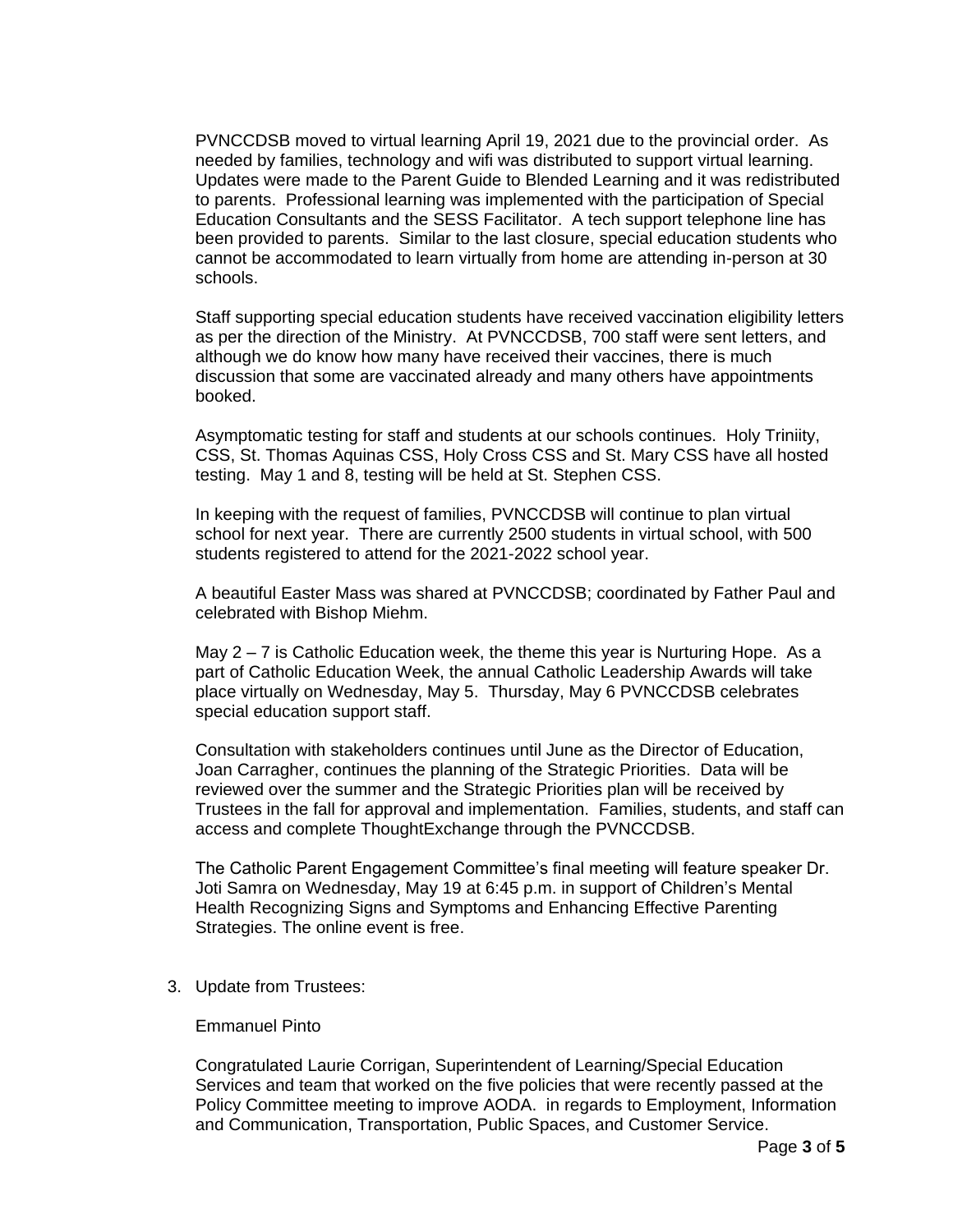Excited for Catholic Education Week, May 2-7, 2021.

Helen McCarthy

Would like to review what went well at the meetings this year including the possibility of renewing any goals from last year at the June meeting.

## **C. Discussion Items:**

## A. SEAC Meeting Presentations

1. Role of EA Facilitator – Leeann Gifford, SESS Facilitator and Laura Di Ianni, Vice Principal of Special Education Services

The presentation discussed the multidisciplinary role of the EA facilitator in the PVNCCDB environment. The EA facilitator works collaboratively with school administration, special education consultants, offering modeling, best practices, mentorship and coaching to special education support staff. The role provides support both in school and through professional development. The organization, development, tracking and training of BMS is facilitated through this role, which included adapting training and materials to the virtual setting due to the pandemic. In order to assist the virtual school and school closures, support to special education support staff was provided through professional development, adapting accommodations through the virtual lens, adapting resources and interventions, and working collaboratively with Learning Technologies and SEA trainers. The facilitator brings an important lens to the needs and voices of special education support staff providing resources and learning opportunities through Google Classroom. The SESS Facilitator professional development was essential in supporting the staff and ensuring they knew they had someone to turn help.

## Discussion Items from the presentation:

The committee discussed the key learnings from the presentation, including the importance of the SESS Facilitator role. How students are supported and what that looks like virtually was examined. Virtual support varies from student to student, but the facilitator has worked with staff to provide a variety of innovative practices to assist students.

- B. Correspondence Items:
	- 1. DDSB Proposed Transit Mall, Town of Whitby Accessibility Concerns for Students of Durham District School Board was received for information and filing.
- C. Information Items:
	- 1. Information items/updates were received by the following organizations as per the attachments to the March 25, 2021 Agenda Package:
		- i. Holy Trinity CSS CASA Autism Awareness Day (April 6) video was shared with the committee and well received by members.
		- ii. Ontario College of Teachers Thoughtexchange link was sent to SEAC members to participate by May 3, 2021.